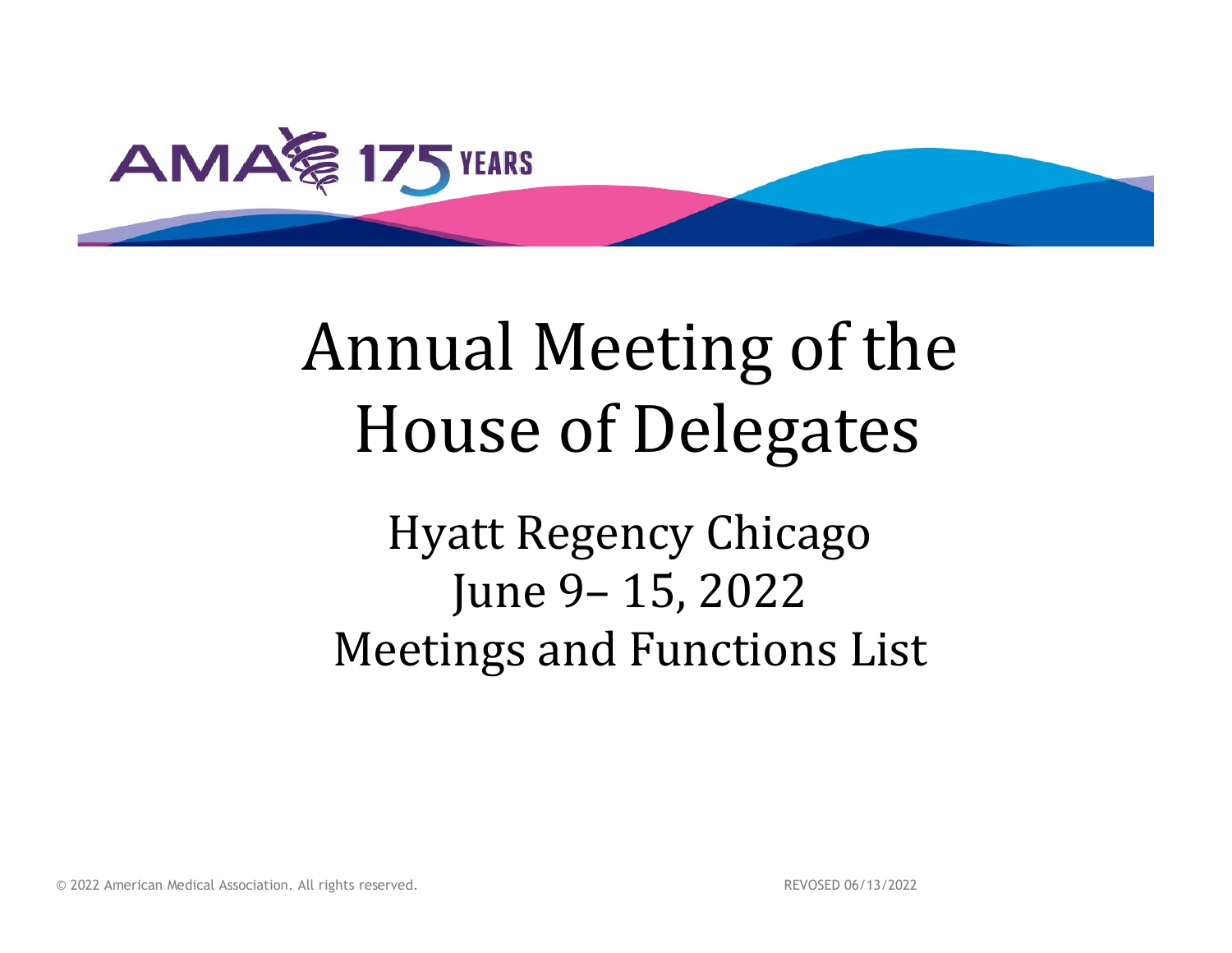### **Monday, June 13**

| <b>Name</b>                                                        | <b>Start Time</b> | <b>End Time</b> | <b>Location Name</b>                            |
|--------------------------------------------------------------------|-------------------|-----------------|-------------------------------------------------|
| <b>AAFP AMA Delegation Meeting</b>                                 | $6:00$ AM         | 12:00 PM        | Randolph 1A/B - East Tower, Concourse Level     |
| New England Delegation Meeting                                     | 6:30 AM           | 9:45 AM         | Grand Hall K, East Tower, Ballroom Level        |
| AMA Camp                                                           | $7:00$ AM         | 7:00 PM         | Stetson Suites, West Tower, Exhibit Level       |
| Registration                                                       | 7:00 AM           | $6:00$ PM       | Grand Registration, East Tower, Ballroom Level  |
| PacWest Conference Meeting                                         | 7:00 AM           | $10:00$ AM      | Skyway 272, East Tower, Skyway Level            |
| Pain and Palliative Medicine Caucus                                | 7:00 AM           | 9:00 AM         | Grand Hall L, East Tower, Ballroom Level        |
| Section Council on Emergency Medicine Meeting                      | 7:00 AM           | 10:00 AM        | Comiskey, West Tower, Concourse Level           |
| <b>Lactation Room</b>                                              | $7:00$ AM         | 11:00 PM        | Randolph Boardroom, East Tower, Concourse Level |
| SSS Meeting                                                        | 7:00 AM           | $10:00$ AM      | Regency Ballroom D, West Tower, Ballroom Level  |
| Resident and Fellow Section Caucus Meeting                         | $7:00$ AM         | 8:00 AM         | Hong Kong, West Tower, Ballroom Level           |
| Pennsylvania Delegation Meeting                                    | $7:00$ AM         | $2:00$ PM       | Wrigley, West Tower, Concourse Level            |
| New York Delegation Caucus Meeting                                 | 7:00 AM           | 10:00 AM        | Grand Suite 3, East Tower, Ballroom Level       |
| American Society of Anesthesiologists Meeting                      | $7:00$ AM         | 1:30 PM         | Grand Hall G, East Tower, Ballroom Level        |
| AMA Radiology Section Council Breakfast Meeting                    | $7:00$ AM         | 9:45 AM         | Roosevelt 3A, East Tower, Concourse Level       |
| Health and Safety Desk                                             | 7:00 AM           | 6:00 PM         | Plaza Lobby                                     |
| Minority Affairs Section Caucus Meeting                            | 7:30 AM           | 9:00 AM         | Acapulco, West Tower, Ballroom Level            |
| American College of Obstetricians and Gynecologists Caucus Meeting | $7:30$ AM         | 9:30 AM         | Plaza B, East Tower, Lobby Level                |
| <b>GLSC Breakfast</b>                                              | $7:30$ AM         | 9:00 AM         | Grand Hall J, East Tower, Ballroom Level        |
| Pennsylvania Delegation Breakfast Meeting                          | 8:00 AM           | 10:30 AM        | Wrigley, West Tower, Concourse Level            |
| Heart of America Caucus Breakfast                                  | 8:00 AM           | 9:00 AM         | San Francisco, West Tower, Ballroom Level       |
| Texas Delegation Caucus Breakfast                                  | 8:00 AM           | 9:00 AM         | Plaza A, East Tower, Lobby Level                |
| South Carolina Caucus Meeting                                      | 8:00 AM           | 10:00 AM        | Ogden, West Tower, Third Floor                  |
| MSS/RFS/YPS Joint Caucus Meeting                                   | 8:00 AM           | 9:30 AM         | Regency Ballroom C, West Tower, Ballroom Level  |
| Florida Delegation Meeting                                         | 8:00 AM           | 10:00 AM        | Grand Suite 5, East Tower, Ballroom Level       |
| AMA Council on Medical Education Meeting                           | 8:00 AM           | $9:00$ AM       | Atlanta, West Tower, Ballroom Level             |
| Neurology Caucus Breakfast                                         | 8:30 AM           | 10:00 AM        | Haymarket, West Tower, Concourse Level          |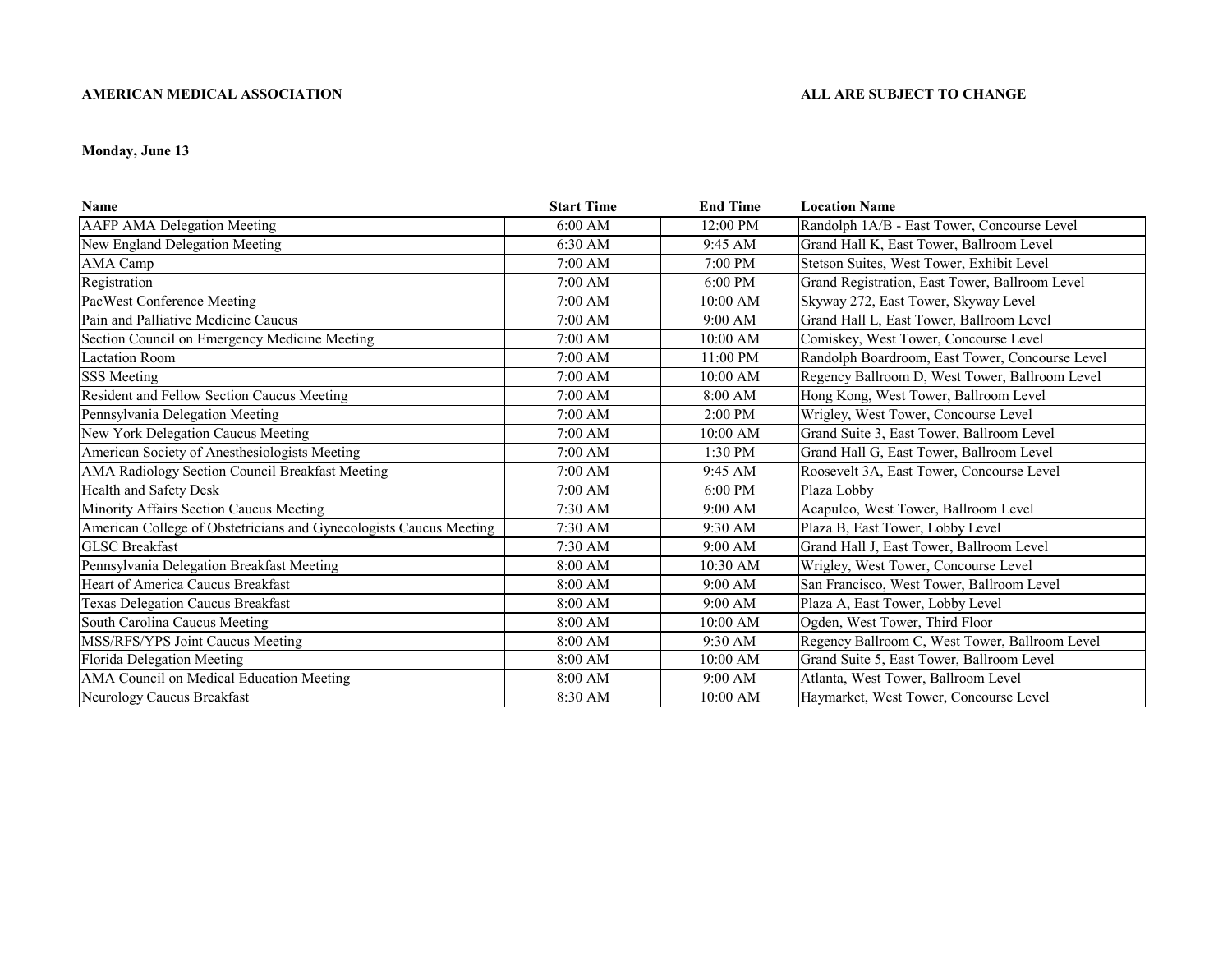### **Monday, June 13 Page 2**

| <b>Name</b>                                         | <b>Start Time</b> | <b>End Time</b> | <b>Location Name</b>                               |
|-----------------------------------------------------|-------------------|-----------------|----------------------------------------------------|
| Tennessee Medical Association Caucus Meeting        | 8:30 AM           | 10:00 AM        | New Orleans, West Tower, Ballroom Level            |
| IMGS / MAS Delegates Caucus                         | 8:30 AM           | 9:30 AM         | Skyway 260, East Tower, Skyway Level               |
| <b>Texas Delegation Meeting</b>                     | 8:30 AM           | $10:00$ AM      | New Orleans, West Tower, Ballroom Level            |
| Michigan Delegation Meeting                         | 8:30 AM           | $10:00$ AM      | Grand Suite 2A/B. East Tower, Ballroom Level       |
| Michigan Delegation Caucus Meeting                  | 8:30 AM           | 10:00 AM        | Grand Suite 2A/B. East Tower, Ballroom Level       |
| <b>Urology Caucus Meeting</b>                       | 8:30 AM           | 9:30 AM         | Randolph 3, East Tower, Concourse Level            |
| <b>DSC Debrief Meeting</b>                          | 8:30 AM           | 9:45 AM         | Soldier Field, West Tower, Concourse Level         |
| Illinois Delegation Caucus Meeting                  | 9:00 AM           | 10:00 AM        | Randolph 2, East Tower, Concourse Level            |
| Plastic Surgery Caucus Meeting                      | 9:00 AM           | 10:00 AM        | Roosevelt 3B, East Tower, Concourse Level          |
| Pathology Section Council Breakfast Meeting         | 9:00 AM           | 10:00 AM        | Grand Hall H, East Tower, Ballroom Level           |
| Council on Medical Service                          | 9:00 AM           | 10:00 AM        | Picasso, West Tower, Concourse Level               |
| <b>House of Delegates Business Session</b>          | 10:00 AM          | 6:00 PM         | <b>Grand Ballroom, East Tower, Ballroom ILevel</b> |
| Pennsylvania Delegation Lunch Meeting               | 10:30 AM          | $2:00$ PM       | Wrigley, West Tower, Concourse Level               |
| Mississippi Delegation Lunch Meeting                | $11:00$ AM        | $2:00$ PM       | Roosevelt 2 Boardroom, East Tower, Concourse Level |
| Litigation Business and Executive Committee Meeting | $11:00$ AM        | 1:30 PM         | Skyway 272, East Tower, Skyway Level               |
| Kansas Delegation Luncheon Meeting                  | 11:30 AM          | 2:00 PM         | New Orleans, West Tower, Ballroom Level            |
| <b>ASMAC</b> Meeting                                | 12:00 PM          | 5:30 PM         | Grand Hall L, East Tower, Ballroom Level           |
| New England Delegation Lunch                        | 12:00 PM          | 1:00 PM         | Grand Hall K, East Tower, Ballroom Level           |
| Wisconsin Delegation Meeting                        | 12:00 PM          | 1:30 PM         | Wright, West Tower, Third Floor                    |
| Texas Delegation Caucus Lunch Meeting               | 12:00 PM          | $1:00$ PM       | Plaza A, East Tower, Lobby Level                   |
| Michigan Delegation Caucus Meeting                  | 12:00 PM          | 2:00 PM         | Grand Suite 2A/B. East Tower, Ballroom Level       |
| Medical Society of New Jersey Lunch Meeting         | 12:00 PM          | 1:30 PM         | Field, West Tower, Third Floor                     |
| Section Council on Psychiatry                       | 12:00 PM          | $2:00$ PM       | Randolph 2, East Tower, Concourse Level            |
| Michigan Delegation Caucus Lunch Meeting            | 12:00 PM          | 2:00 PM         | Grand 2A/B, East Tower, Ballroom Level             |
| <b>RFS Caucus Meeting</b>                           | $6:00$ PM         | 8:00 PM         | Hong Kong, West Tower, Ballroom Level              |
| <b>MSS Caucus Meeting</b>                           | 6:00 PM           | 9:00 PM         | Acapulco, West Tower, Ballroom Level               |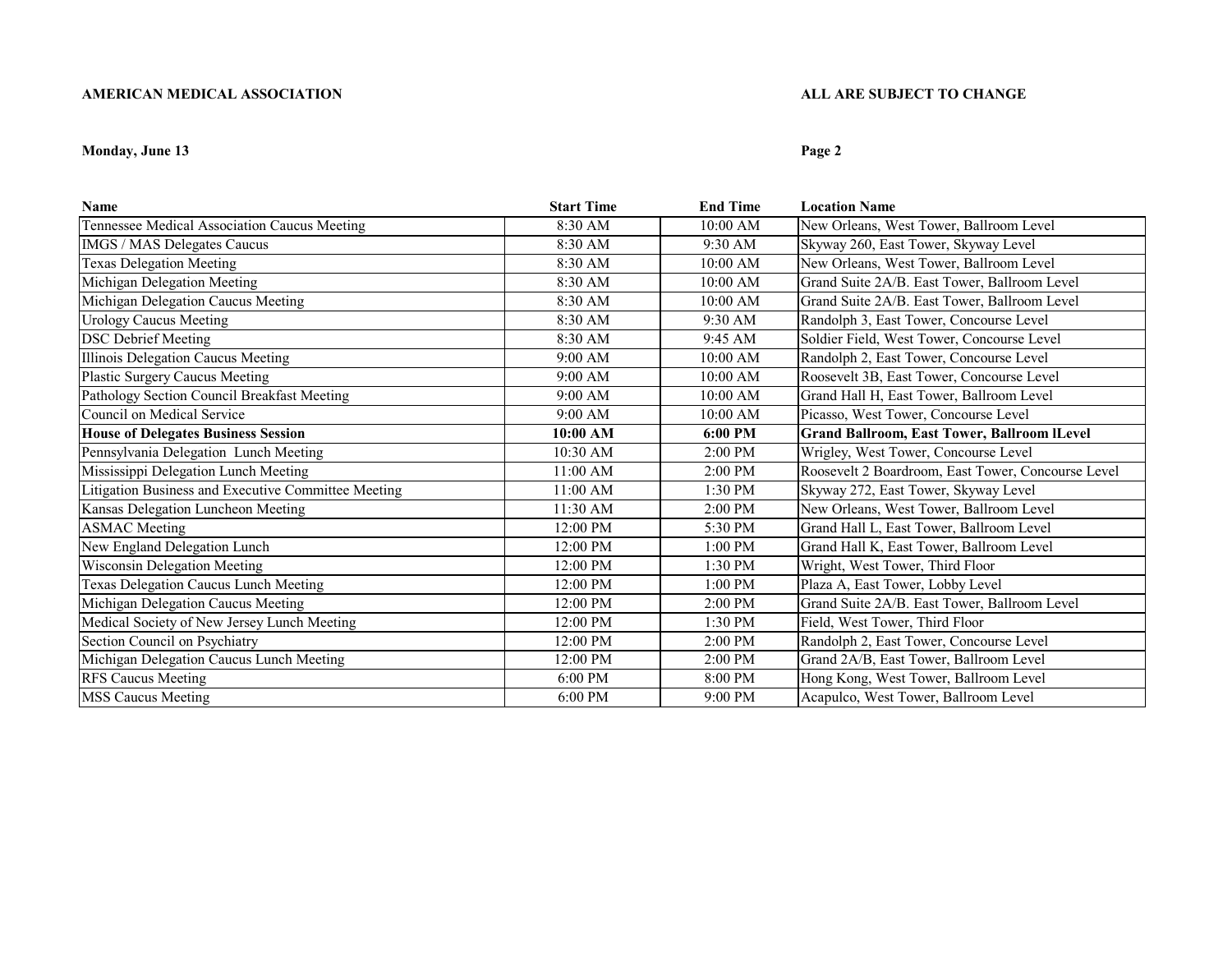### **Monday, June 13 Page 3**

| <b>Name</b>                                           | <b>Start Time</b> | <b>End Time</b> | <b>Location Name</b>                           |
|-------------------------------------------------------|-------------------|-----------------|------------------------------------------------|
| Dr. Ehrenfeld Campaign Reception                      | $6:30 \text{ PM}$ | 8:00 PM         | Plaza Ballroom, East Tower, Lobby Level        |
| ACOG Section Council Meeting and Candidate Interviews | $6:30 \text{ PM}$ | $9:00$ PM       | Soldier Field, West Tower, Concourse Level     |
| New England Delegation Reception                      | $7:00 \text{ PM}$ | 8:30 PM         | Regency Ballroom B, West Tower, Ballroom Level |
| PacWest Candidate Wine Reception                      | $7:30 \text{ PM}$ | $9:00$ PM       | Crystal B, West Tower, Lobby Level             |
| Wisconsin Delegation Sock Hop                         | $9:00 \text{ PM}$ | 11:59 PM        | Regency Ballroom A, West Tower, Ballroom Level |
| <b>SED</b> Ice Cream Social                           | $9:30 \text{ PM}$ | $11:00$ PM      | Crystal B/C, West Tower, Lobby Level           |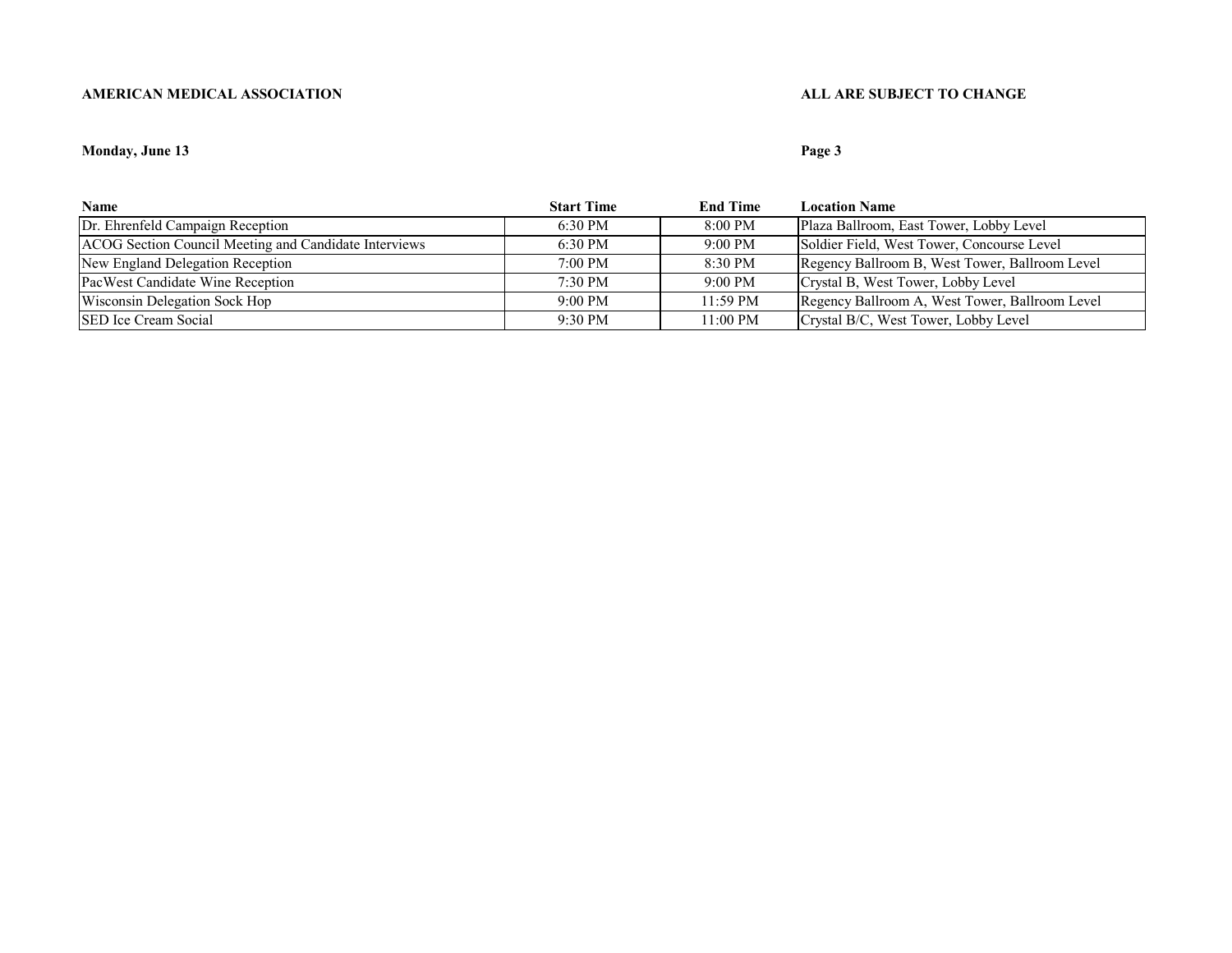### **Tuesday, June 14**

| <b>Name</b>                                     | <b>Start Time</b> | <b>End Time</b> | <b>Location Name</b>                              |
|-------------------------------------------------|-------------------|-----------------|---------------------------------------------------|
| Medical Society of New Jersey Breakfast         | 6:30 AM           | 8:00 AM         | DuSable, West Tower, Third Floor                  |
| New England Delegation Breakfast Caucus         | 6:30 AM           | $7:45$ AM       | Grand Hall K, East Tower, Ballroom Level          |
| North Central Medical Conference Caucus Meeting | 6:30 AM           | 8:00 AM         | Gold Coast, West Tower, Concourse Level           |
| Illinois Delegation Caucus Meeting              | $6:30$ AM         | 7:30 AM         | Randolph 3, East Tower, Concourse Level           |
| Texas Delegation Caucus Breakfast               | $6:30$ AM         | 7:45 AM         | Plaza A, East Tower, Lobby Level                  |
| South Carolina Caucus Meeting                   | 6:30 AM           | $9:00$ AM       | Ogden, West Tower, Third Floor                    |
| PacWest Conference Meeting                      | 6:30 AM           | 8:00 AM         | Grand Hall I, East Tower, Ballroom Level          |
| Kentucky Caucus Breakfast Meeting               | 6:45 AM           | $9:00$ AM       | Horner, West Tower, Third Floor                   |
| North Carolina Caucus                           | $7:00$ AM         | $9:00$ AM       | Field, West Tower, Third Floor                    |
| Pennsylvania Delegation Meeting                 | 7:00 AM           | 8:30 AM         | Wrigley, West Tower, Concourse Level              |
| Camp AMA                                        | $7:00$ AM         | 7:00 PM         | Stetson Suites, West Tower, Exhibit Level         |
| Wisconsin Delegation Meeting                    | $7:00$ AM         | 8:30 AM         | Wright, West Tower, Third Floor                   |
| Resident and Fellow Section Caucus Meeting      | $7:00$ AM         | 8:00 AM         | Atlanta, West Tower, Ballroom Level               |
| New York Delegation Caucus Meeting              | $7:00$ AM         | 9:00 AM         | Grand Suite 3, East Tower, Ballroom Level         |
| House of Delegates Affairs Meeting              | $7:00$ AM         | 12:00 PM        | Skyway 260, East Tower, Skyway Level              |
| Florida Medical Meeting                         | $7:00$ AM         | 8:00 AM         | Grand Suite 5, East Tower, Ballroom Level         |
| <b>Tellers Room</b>                             | 7:00 AM           | 12:00 PM        | Grand Hall H, East Tower, Ballroom Level          |
| <b>ACOG</b> Meeting                             | 7:00 AM           | 8:00 AM         | Soldier Field, West Tower, Concourse Level        |
| <b>Lactation Room</b>                           | 7:00 AM           | 11:00 PM        | Randolph Boardroom, East Tower, Concourse Level   |
| Health and Safety Desk                          | 7:00 AM           | 7:00 PM         | Plaza Lobby                                       |
| Registration                                    | 8:00 AM           | $7:00$ PM       | Grand Registration, East Tower, Ballroom Level    |
| <b>House of Delegates Business Session</b>      | 8:30 AM           | 3:30 PM         | <b>Grand Ballroom, East Tower, Ballroom Level</b> |
| AMPAC Private Capitol Club Meet and Greet       | 11:30 AM          | 12:00 PM        | Acapulco, West Tower, Ballroom Level              |
| <b>AAFP AMA Delegation Meeting</b>              | 11:30 AM          | $1:00$ PM       | Randolph 1A/B, East Tower, Concourse Level        |
| North Carolina Caucus                           | 12:00 PM          | 1:00 PM         | Haymarket, West Tower, Concourse Level            |
| Texas Delegation Caucus Lunch                   | 12:00 PM          | 1:00 PM         | Plaza A, East Tower, Lobby Level                  |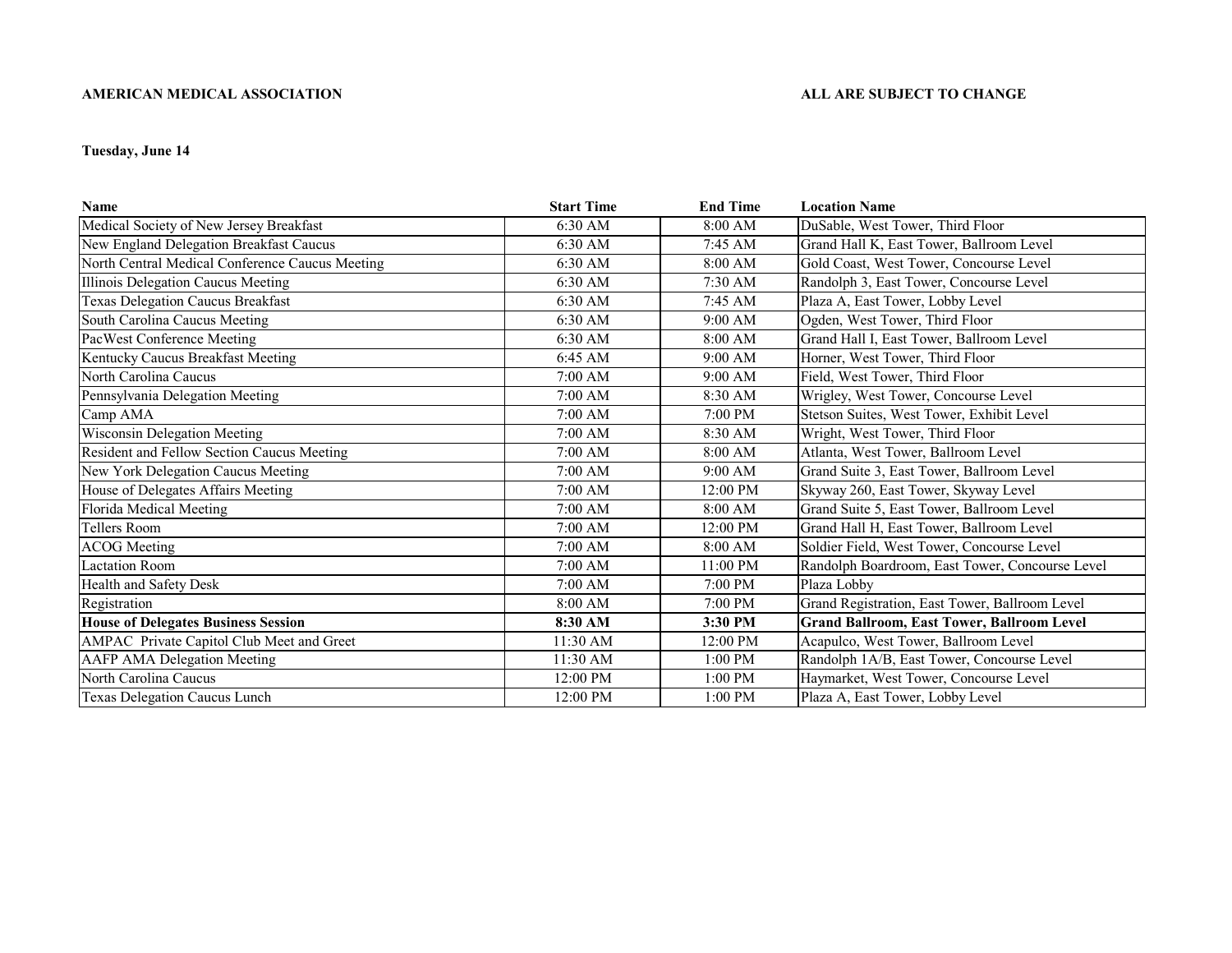### **Tuesday, June 14 Page 2**

| <b>Name</b>                                | <b>Start Time</b> | <b>End Time</b>   | <b>Location Name</b>                             |
|--------------------------------------------|-------------------|-------------------|--------------------------------------------------|
| CA Delegation Lunch                        | 12:00 PM          | 1:30 PM           | Grand Hall I, East Tower, Ballroom Level         |
| New York Delegation Caucus Meeting         | 12:00 PM          | 1:00 PM           | Grand Suite 3, East Tower, Ballroom Level        |
| New Jersey Medical Society Luncheon        | 12:00 PM          | 1:30 PM           | DuSable, West Tower, Third Floor                 |
| Section Council on Psychiatry Meeting      | 12:00 PM          | $2:00$ PM         | Randolph 2, East Tower, Concourse Level          |
| AMPAC Capital Club Luncheon - Members Only | 12:00 PM          | 1:30 PM           | Regency Ballroom A-C, West Tower, Ballroom Level |
| Minnesota Delegation Meeting               | 12:00 PM          | 1:00 PM           | Picasso, West Tower, Concourse Level             |
| Section Council on Psychiatry              | 12:00 PM          | $2:00$ PM         | Randolph 2, East Tower, Concourse Level          |
| <b>SE Delegation Board Meeting</b>         | $3:00$ PM         | 5:00 PM           | Regency Ballroom A, West Tower, Ballroom Level   |
| Council on Medical Service                 | $3:00$ PM         | $4:00$ PM         | Picasso, West Tower, Concourse Level             |
| CCB Council Reorganization Meeting         | 3:00 PM           | 5:00 PM           | Ogden, West Tower, Third Floor                   |
| <b>RFS Caucus Meeting</b>                  | 3:30 PM           | 4:30 PM           | Atlanta, West Tower, Ballroom Level              |
| AMA Council on Medical Education           | $3:40 \text{ PM}$ | $5:10 \text{ PM}$ | Skyway 260, East Tower, Skyway Level             |
| Inaugural, Jack Resneck, Jr., MD           | 5:30 PM           | 6:30 PM           | Crystal Ballroom, West Tower, Lobby Level        |
| Inauguration of Jack Resneck Jr., MD       | 5:30 PM           | 6:30 PM           | Crystal Ballroom, West Tower, Lobby Level        |
| <b>MSS Caucus Meeting</b>                  | $6:00$ PM         | $9:00$ PM         | Acapulco, West Tower, Ballroom Level             |
| Medical Student Section Caucus Meeting     | $6:00$ PM         | $9:00$ PM         | Acapulco, West Tower, Ballroom Level             |
| Inaugural Reception                        | 6:30 PM           | 7:00 PM           | Grand Ballroom Foyer, East Tower, Ballroom Level |
| Inaugural Dinner Dance                     | 7:00 PM           | 10:30 PM          | Grand Ballroom, East Tower, Ballroom Level       |